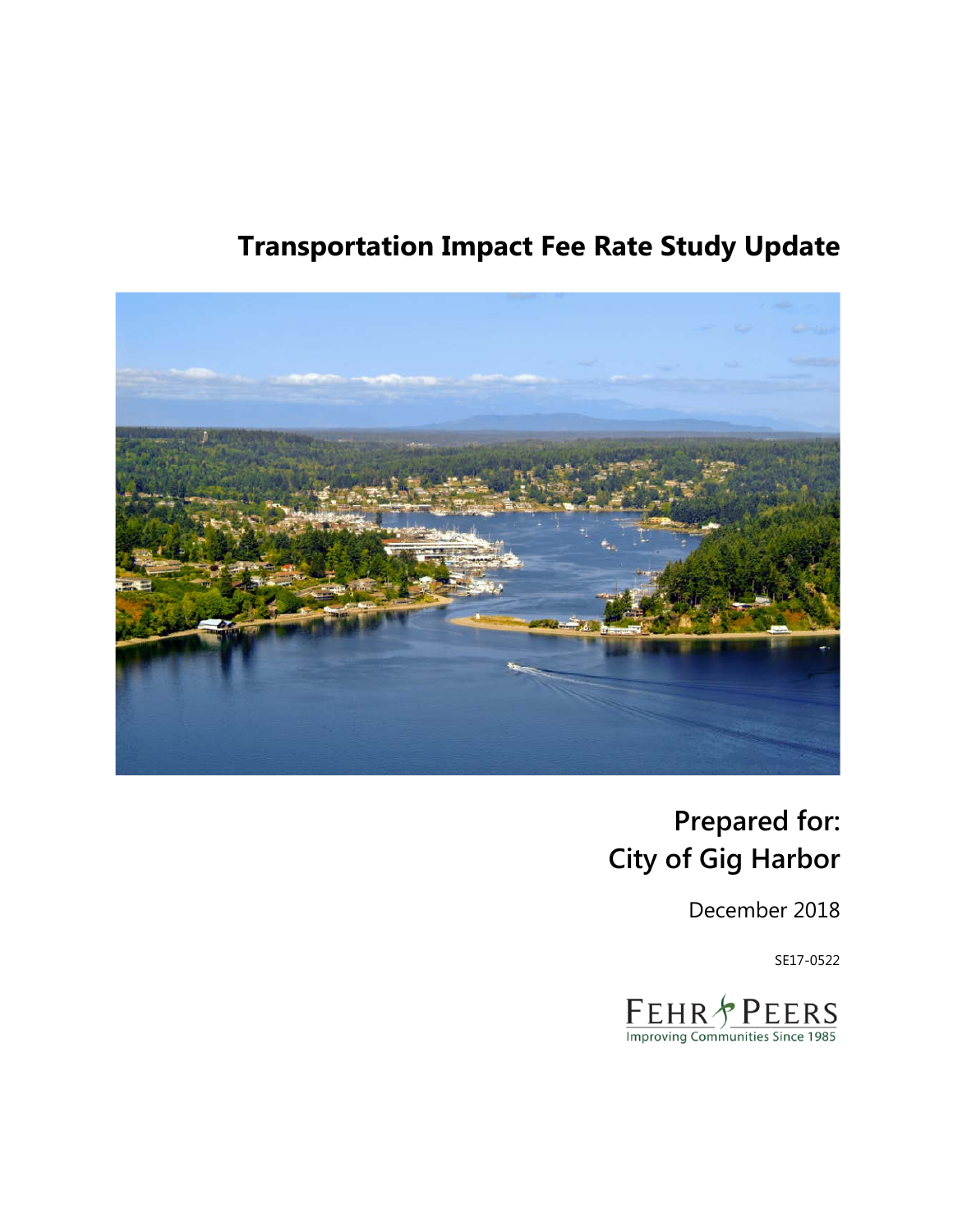

### **Table of Contents**

### **Exhibits**

Deficiency Calculation

**Cost Allocation Results** 

### **List of Figures**

### **List of Tables**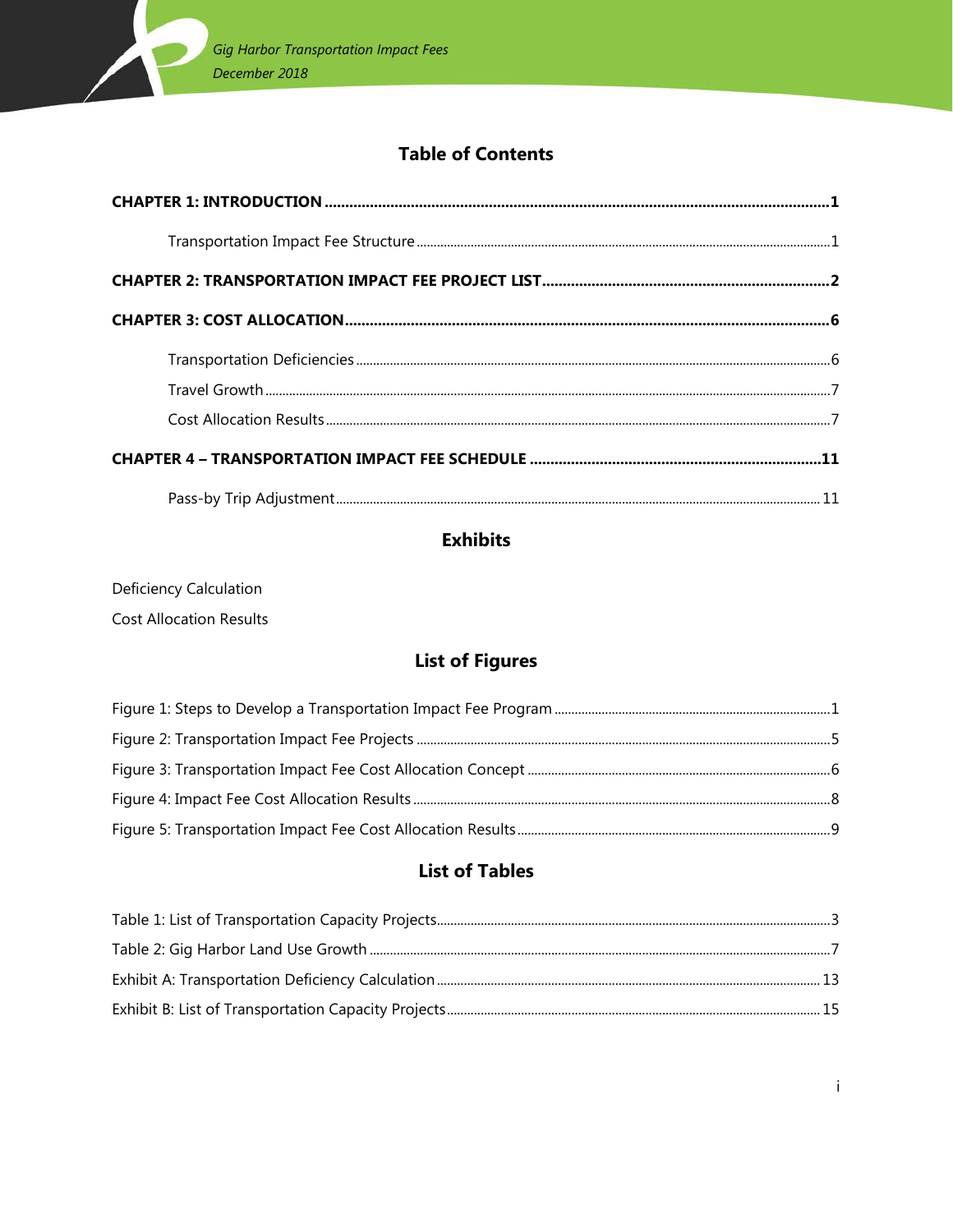## <span id="page-2-0"></span>**CHAPTER 1: INTRODUCTION**

The City of Gig Harbor developed its current transportation impact fee program in 2007. Since implementation, the City has used its transportation impact fee program to fund projects like the Harbor Hill Extension and enhancing intersections to better accommodate development pressures. As of fall 2018, the City is in the process of updating its Comprehensive Plan Transportation Element to accommodate growth anticipated through 2030.

To reflect the new project list, as well as updated assumptions around future growth, the City is also updating its transportation impact fee program. This rate study documents the updated program, including a new cost per PM peak hour trip rate, which will serve as the basis for the City's transportation impact fees moving forward.

## <span id="page-2-1"></span>TRANSPORTATION IMPACT FEE STRUCTURE

The key steps involved in the impact fee process are shown in **Figure 1**. Steps include developing a list of roadway system improvements that are eligible for inclusion in in impact fee program; identifying the portion of those projects' costs that are related to accommodating future growth; and calculating a cost per trip rate by spreading eligible growth-related costs over the growth in trips anticipated over the life of the impact fee program. Each step is described in more detail in subsequent sections of this report.



#### **Figure 1: Steps to Develop a Transportation Impact Fee Program**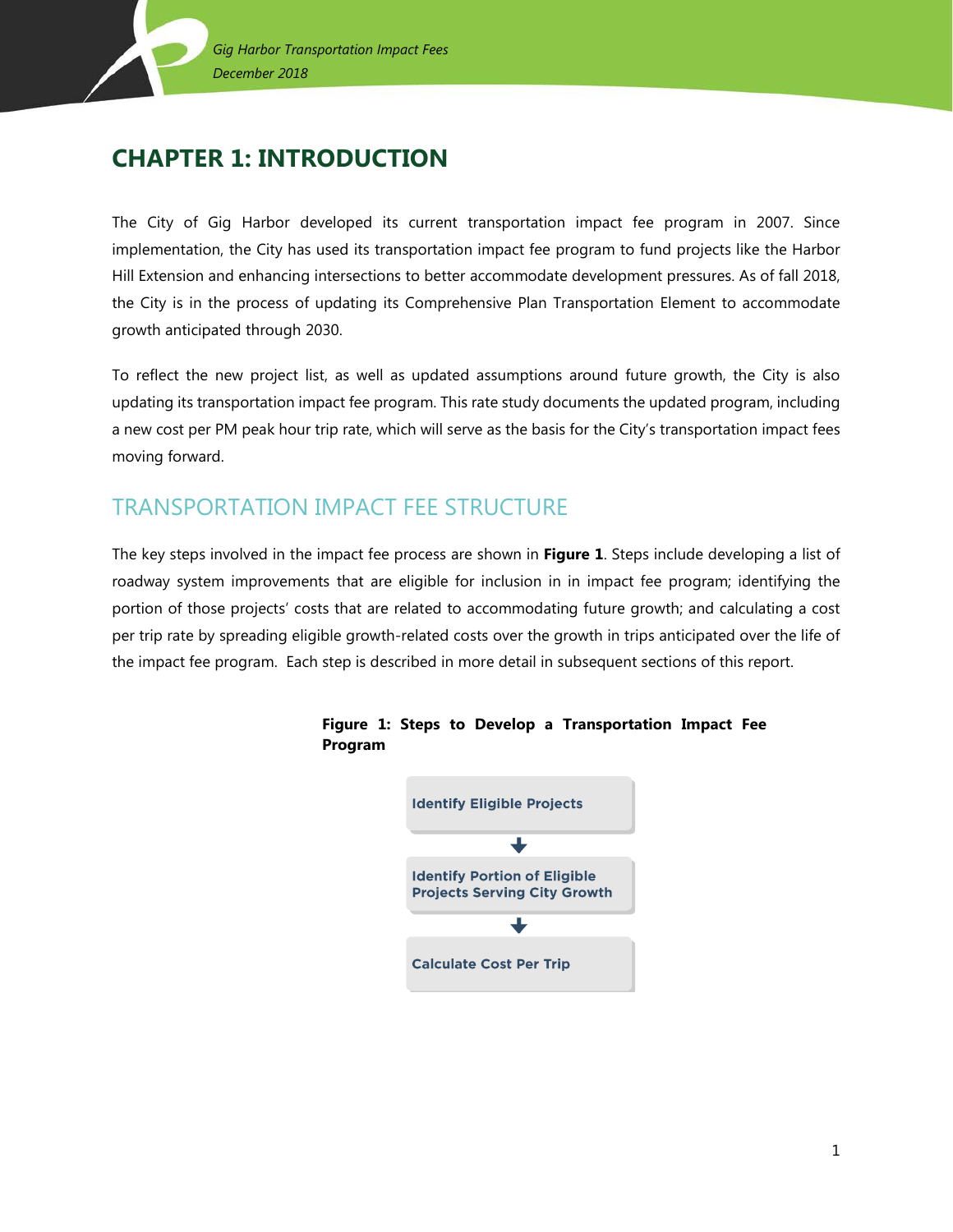## <span id="page-3-0"></span>**CHAPTER 2: TRANSPORTATION IMPACT FEE PROJECT LIST**

Washington State law (RCW 82.02.050) specifies that transportation impact fees are to be spent on "system improvements." System improvements can include physical or operational changes to existing roadways, as well as new roadway connections that are built in one location to benefit projected needs at another location. These are generally projects that add capacity (new streets, additional lanes, widening, signalization, new sidewalks and bike lanes).

As part of the City's 2018 Transportation Element Update and 2018 TIP Update, the City identified projects needed to maintain the adopted Level of Service (LOS) standards and support planned growth. These capacity-improving capital projects form the basis for the City's impact fee project list.

The resulting project list, shown in **Table 1**, includes 16 projects with a total cost of \$52.5M. These projects are also shown in **Figure 2**.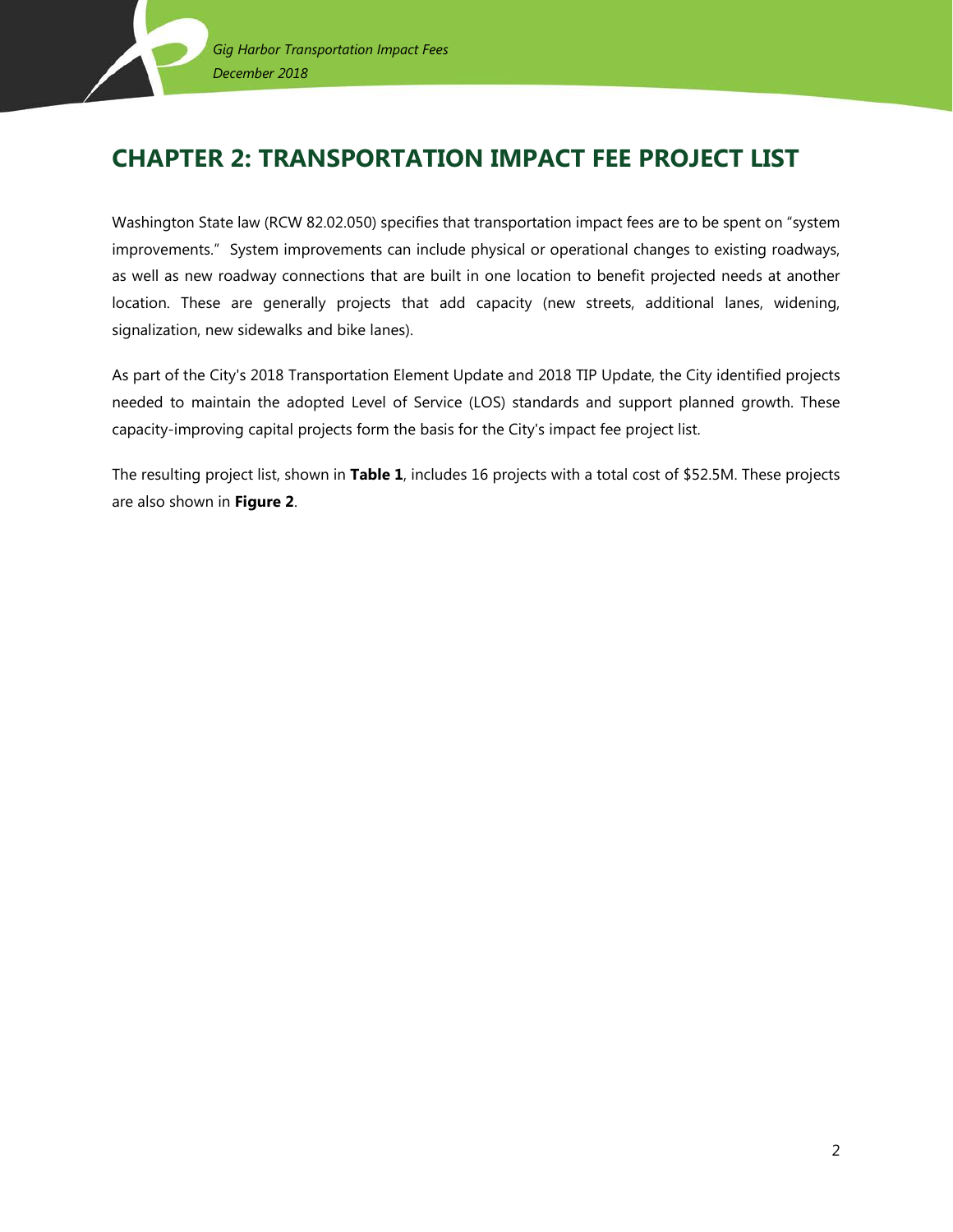#### **TABLE 1: LIST OF TRANSPORTATION CAPACITY PROJECTS**

<span id="page-4-0"></span>

| <b>Number</b>  | <b>Project</b>                                                    | <b>Description</b>                                                                                                                                                                                                                                                                       | <b>Total Cost (2018\$)</b> |
|----------------|-------------------------------------------------------------------|------------------------------------------------------------------------------------------------------------------------------------------------------------------------------------------------------------------------------------------------------------------------------------------|----------------------------|
| $\mathbf 1$    | Stinson Avenue &<br><b>Rosedale Street</b>                        | New roundabout or other appropriate intersection<br>improvements.                                                                                                                                                                                                                        | \$600,000                  |
| $\overline{2}$ | Borgen Boulevard & SR<br>16 WB Ramp                               | Investigate installing meters at interchange roundabout<br>for eastbound traffic. Further study needed on safety and<br>effectiveness.                                                                                                                                                   | \$700,000                  |
| $\overline{3}$ | 50th Street Court NW                                              | From Olympic Drive NW to 38th Avenue NW, construct a<br>new 2-lane roadway with sidewalks on one or both sides<br>of street, street illumination, on-street parking, and<br>associated storm water and/or LID improvements. This<br>will include replacing the undersized cross culvert. | \$3,400,000                |
| $\overline{4}$ | Hunt Street NW &<br>Soundview Drive                               | Intersection improvements (traffic signal or roundabout)<br>and non-motorized improvements, such as crosswalks.                                                                                                                                                                          | \$1,000,000                |
| 5              | Stinson Avenue &<br><b>Harborview Drive</b>                       | Add a roundabout (or other appropriate improvement)<br>and crosswalks at this T-intersection to improve<br>operations for all users.                                                                                                                                                     | \$1,800,000                |
| 6              | Wollochet Drive NW &<br>Wagner Way                                | New traffic signal or roundabout.                                                                                                                                                                                                                                                        | \$925,000                  |
| $\overline{7}$ | Olympic Drive NW &<br>SR 16 Ramp Terminal<br><b>Intersections</b> | Signal phasing and channelization.                                                                                                                                                                                                                                                       | \$1,400,000                |
| 8              | Vernhardson Street                                                | Provide the following improvements from Peacock Hill<br>Avenue to Crescent Valley Drive NW:<br>• Pavement restoration and/or overlay<br>• Storm sewer infrastructure<br>• Curbs and gutters<br>· Sidewalk(s)<br>• Bicycle lanes<br>• Improved crossing treatment at N Harborview Drive   | \$3,750,000                |
| 9              | Olympic Drive NW &<br>Spur to Hollycroft<br><b>Street</b>         | Convert from 2-way traffic to 1-way northbound and add<br>angled parking.                                                                                                                                                                                                                | \$550,000                  |
| 10             | Rosedale Street NW &<br>Skansie Avenue                            | Widen to add left-turn lane on east approach.                                                                                                                                                                                                                                            | \$2,200,000                |
| 11             | Wollochet Drive NW &<br>SR 16 EB Ramp                             | Add southbound right-turn lane on SR 16 off-ramp.                                                                                                                                                                                                                                        | \$400,000                  |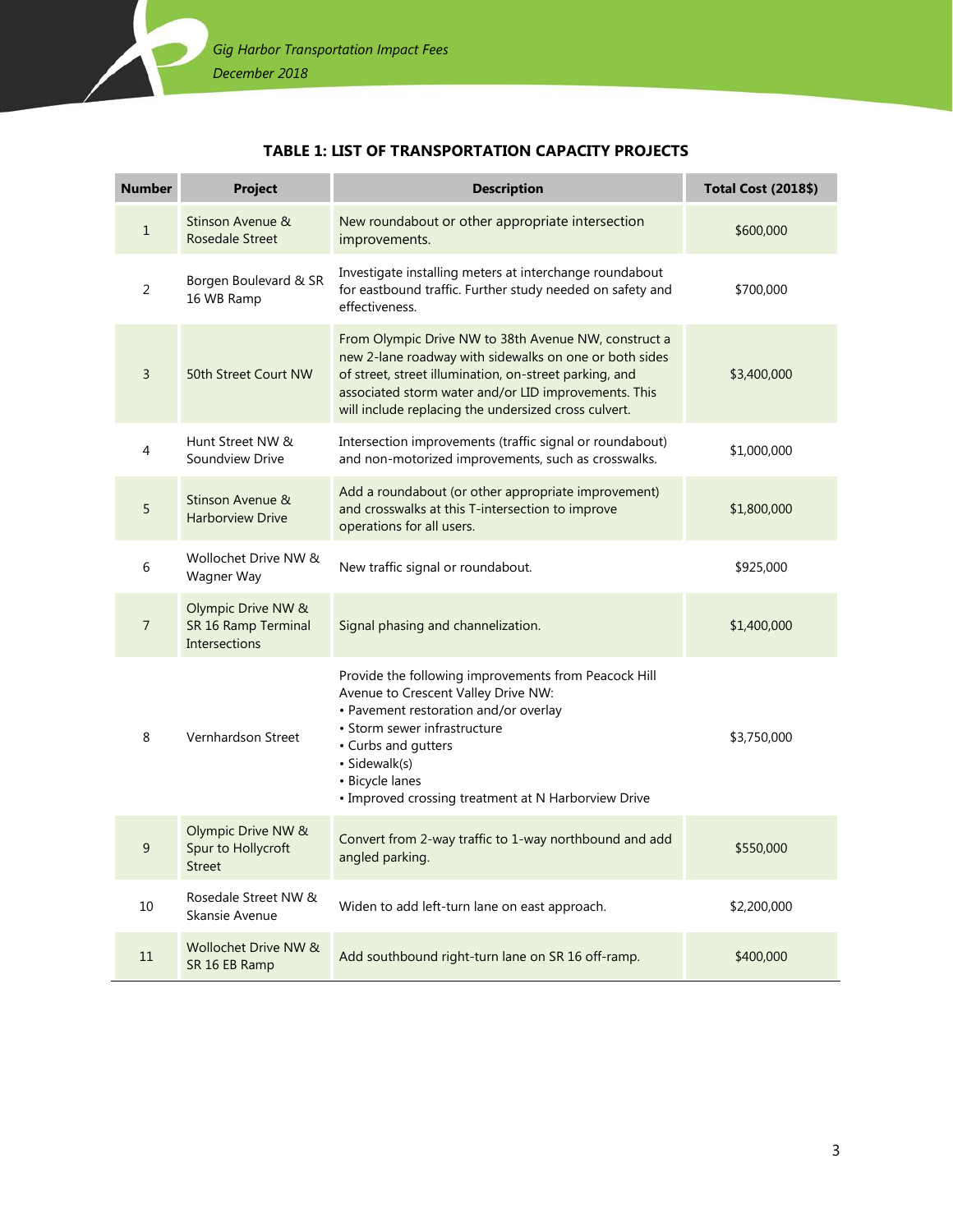### *Gig Harbor Transportation Impact Fees*

*December 2018*

<span id="page-5-0"></span>

| <b>Number</b> | <b>Project</b>                                                    | <b>Description</b>                                                                                                                                                                                                                                                                                                                                          | <b>Total Cost (2018\$)</b>   |
|---------------|-------------------------------------------------------------------|-------------------------------------------------------------------------------------------------------------------------------------------------------------------------------------------------------------------------------------------------------------------------------------------------------------------------------------------------------------|------------------------------|
| 12            | <b>Wollochet Drive NW</b><br>(Kimball Drive to Hunt<br>Street NW) | Reconfigure interchange:<br>• Widen roadway from Hunt Street to Kimball to provide<br>11 foot motor vehicle lanes, bicycle lanes, sidewalks,<br>landscaping, and illumination on both sides of the<br>roadway.<br>• Add sidewalks over SR 16 and improved pedestrian<br>crossings.<br>• Potentially reconfigure ramps to improve efficiency.                | \$18,000,000                 |
| 13            | Hunt Street NW &<br>Skansie Avenue                                | New roundabout or other appropriate intersection<br>improvements.                                                                                                                                                                                                                                                                                           | \$1,500,000                  |
| 14            | 38th Avenue NW<br>Complete Street                                 | From City limits to Hunt Street, redesign the street to<br>include: 2-3 lanes with turn pockets, bicycle lanes,<br>sidewalks on one side of the roadway, a landscaped<br>buffer next to the sidewalk, curbs and gutters as<br>necessary, sewer and storm improvements, provisions for<br>future lighting, and/or other improvements as deemed<br>necessary. | \$15,000,000                 |
| 15            | <b>Olympic Drive Storage</b><br>Length                            | Extend right turn storage length on Olympic Drive (west<br>of Point Fosdick) to 50th Street Court NW.                                                                                                                                                                                                                                                       | \$750,000                    |
| 16            | Sehmel Drive NW &<br><b>Bujacich Road NW</b>                      | Add left turn lane on Bujacich Road NW by<br>rechannelizing the northbound approach.                                                                                                                                                                                                                                                                        | \$500,000                    |
|               |                                                                   |                                                                                                                                                                                                                                                                                                                                                             | <b>Total</b><br>\$52,475,000 |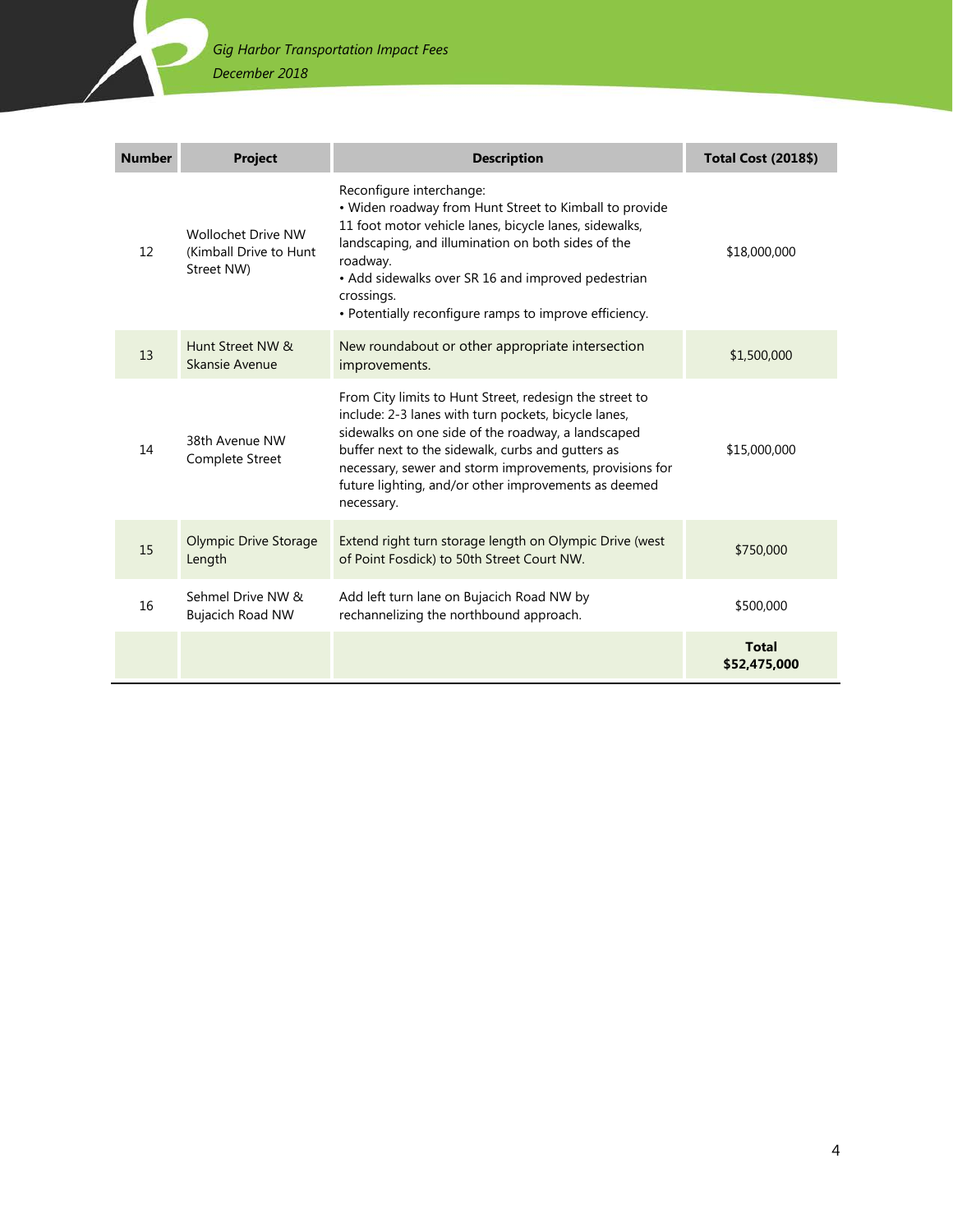

**Figure 2: Transportation Impact Fee Projects**

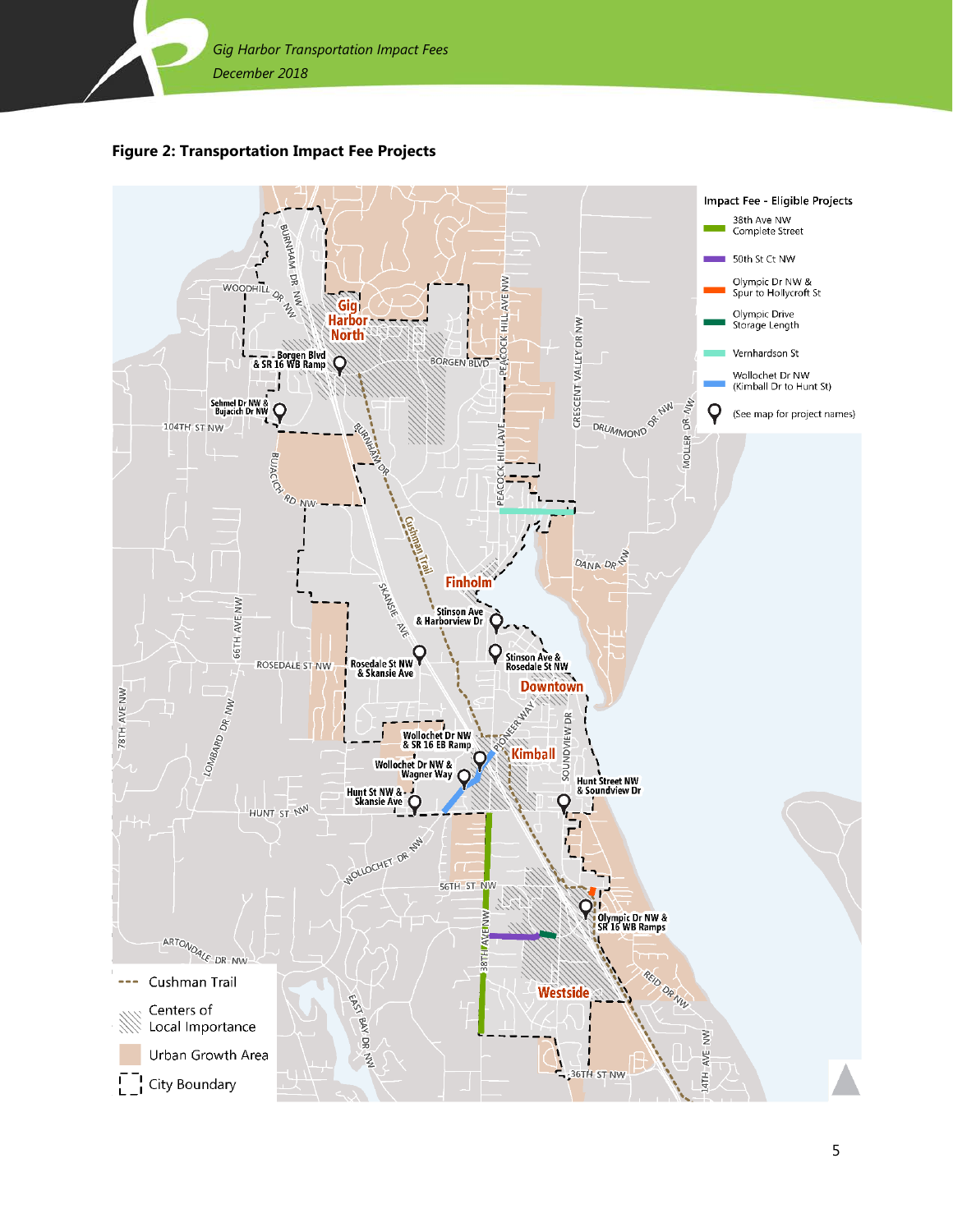

## <span id="page-7-0"></span>**CHAPTER 3: COST ALLOCATION**

The City used an impact fee methodology that distinguishes between facility improvements that address existing deficiencies and those needed to serve new growth. **Figure 3** diagrams the process.

<span id="page-7-2"></span>



## <span id="page-7-1"></span>TRANSPORTATION DEFICIENCIES

RCW 82.02.050(4)(a) requires that the capital facilities element of a jurisdiction's comprehensive plan identify "deficiencies in public facilities serving existing development." Future development cannot be held responsible for the portion of added roadway capacity needed to serve existing development.

The City's 2018 Transportation Element establishes a LOS standard that is based on intersection delay. Most intersections are considered deficient if average delay is below LOS D for arterials and collectors, However, some streets are permitted to function at higher levels of delay during the PM peak period. In recognition of other considerations that may impact mobility, such as cost, right of way, and impact on other modes, LOS E is acceptable at the Burnham/Borgen/Canterwood/SR 16 roundabout. Similarly, LOS F is considered acceptable in the "Harbor Area", which includes Harborview Drive, North Harborview Drive, and portions of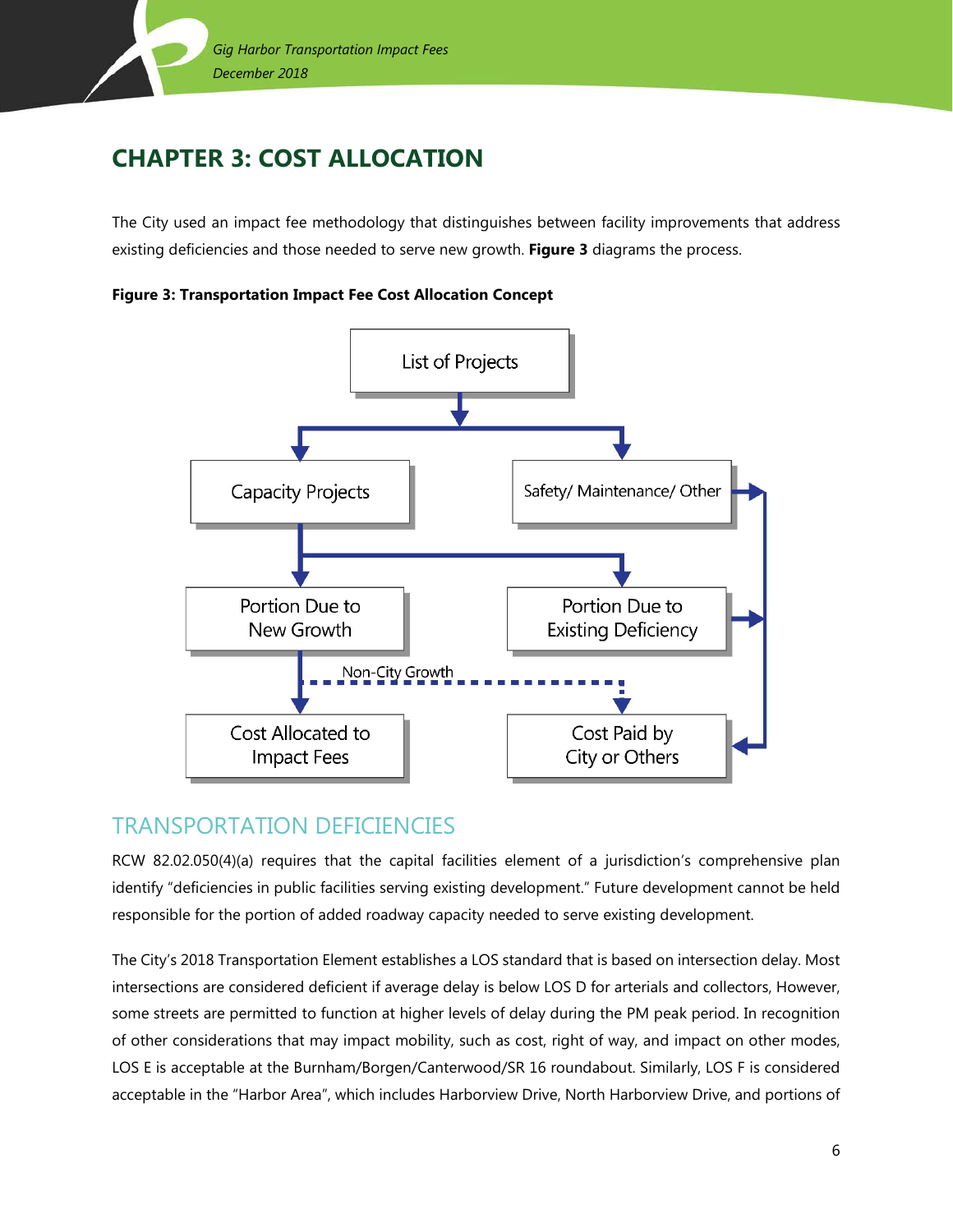

other streets near the waterfront. As shown in **Exhibit A**, three of the intersections on the project list currently exceed the City's LOS standard.

## <span id="page-8-0"></span>TRAVEL GROWTH

Information from the City's 2018 Comprehensive Plan was used to evaluate the growth in Gig Harbor population and employment. **Table 2** summarizes land uses in Gig Harbor, in terms of households and commercial square footage for the years 2018 and 2030.

Using these land use forecasts and the Gig Harbor travel model as modified for the Gig Harbor Comprehensive Plan, it is estimated that 3,837 new PM peak hour vehicle trip ends would be generated within the City during the 12-year period. This growth in vehicle trip ends was used to calculate the impact fee rates.

#### **TABLE 2: GIG HARBOR LAND USE GROWTH**

<span id="page-8-2"></span>

|            | 2018  | 2030  | Growth | % Growth |
|------------|-------|-------|--------|----------|
| Households | 4,221 | 6,093 | 1,872  | 44%      |
| Retail     | 2,818 | 4,536 | 1,718  | 61%      |

<span id="page-8-1"></span>Source: City of Gig Harbor, 2018; Fehr & Peers, 2018

## COST ALLOCATION RESULTS

The cost allocation process distributed the growth costs for each project based upon the travel patterns between the different geographic areas within and outside the City limits. The Gig Harbor travel demand model was used for this analysis. A "flow bundle" assignment procedure provided the origin and destination information for each vehicle trip traveling through an impact fee project location. Trips with an origin and destination inside of the City of Gig Harbor are considered internal trips and are counted at a rate of 100%. Trips with an origin inside and a destination outside of Gig Harbor, or vice versa, are counted at a rate of 50%. Trips that pass through Gig Harbor, but do not have any origins or destinations internal to Gig Harbor, were not allocated to Gig Harbor growth.

As shown in **[Figure 4](#page-9-0)**, the impact fees would constitute 37 percent of the total \$52.5 million cost of the improvement projects. Previous impact fee funds collected would contribute 3 percent. City matching funds, new grants, and other sources would contribute the remaining 60 percent of the total project costs.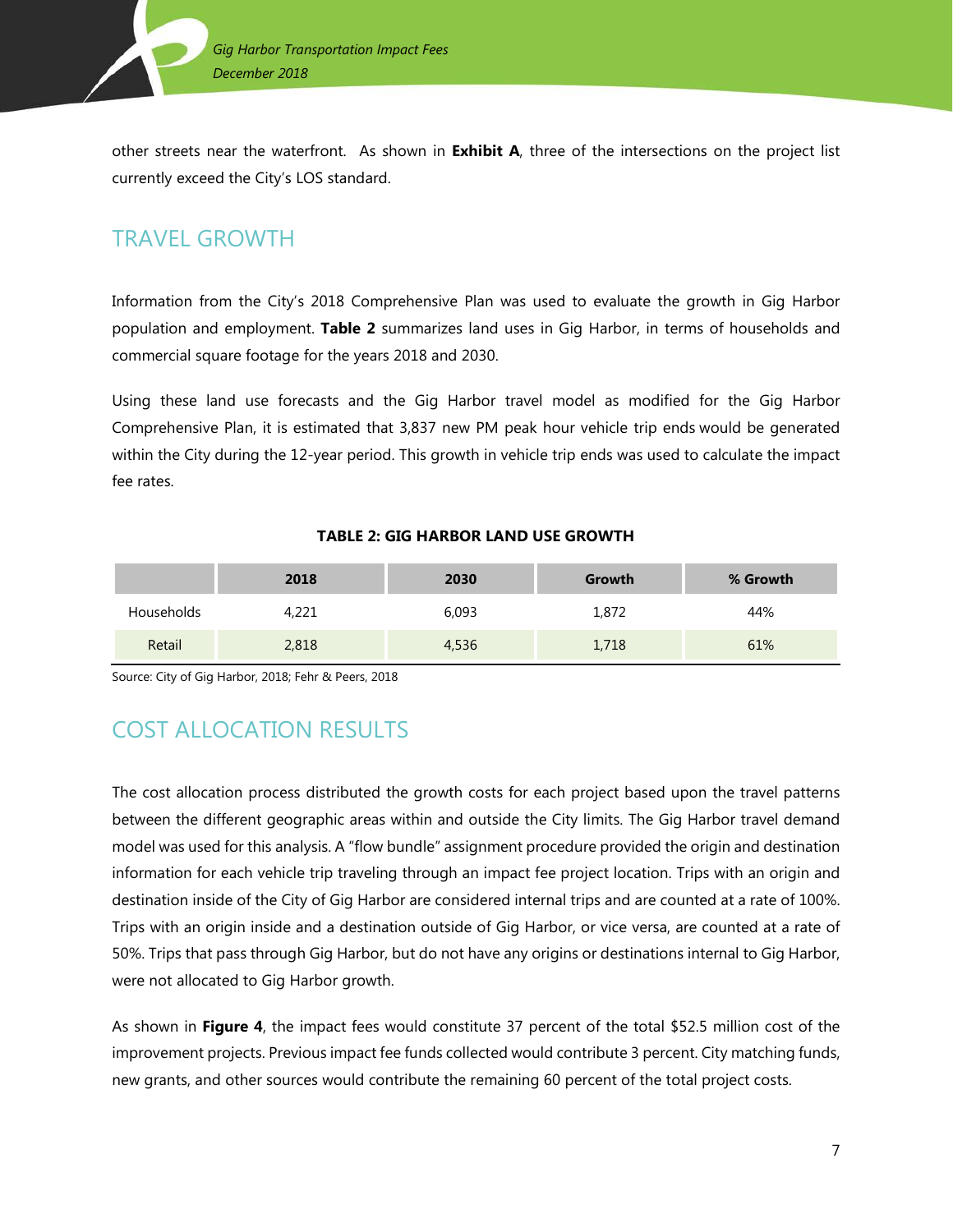

The final step in the cost allocation process dealt with calculating the "cost per new trip end" within Gig Harbor, derived by dividing the total eligible project cost by the total number of new PM peak hour trips generated in Gig Harbor between 2018 and 2030.

The analysis produced the following results:

| Impact fee costs           | \$19,461,463 |
|----------------------------|--------------|
| New PM peak hour trip ends | $\div$ 3.837 |
| Cost per new trip end      | $=$ \$5,071  |



#### <span id="page-9-0"></span>**Figure 4: Impact Fee Cost Allocation Results**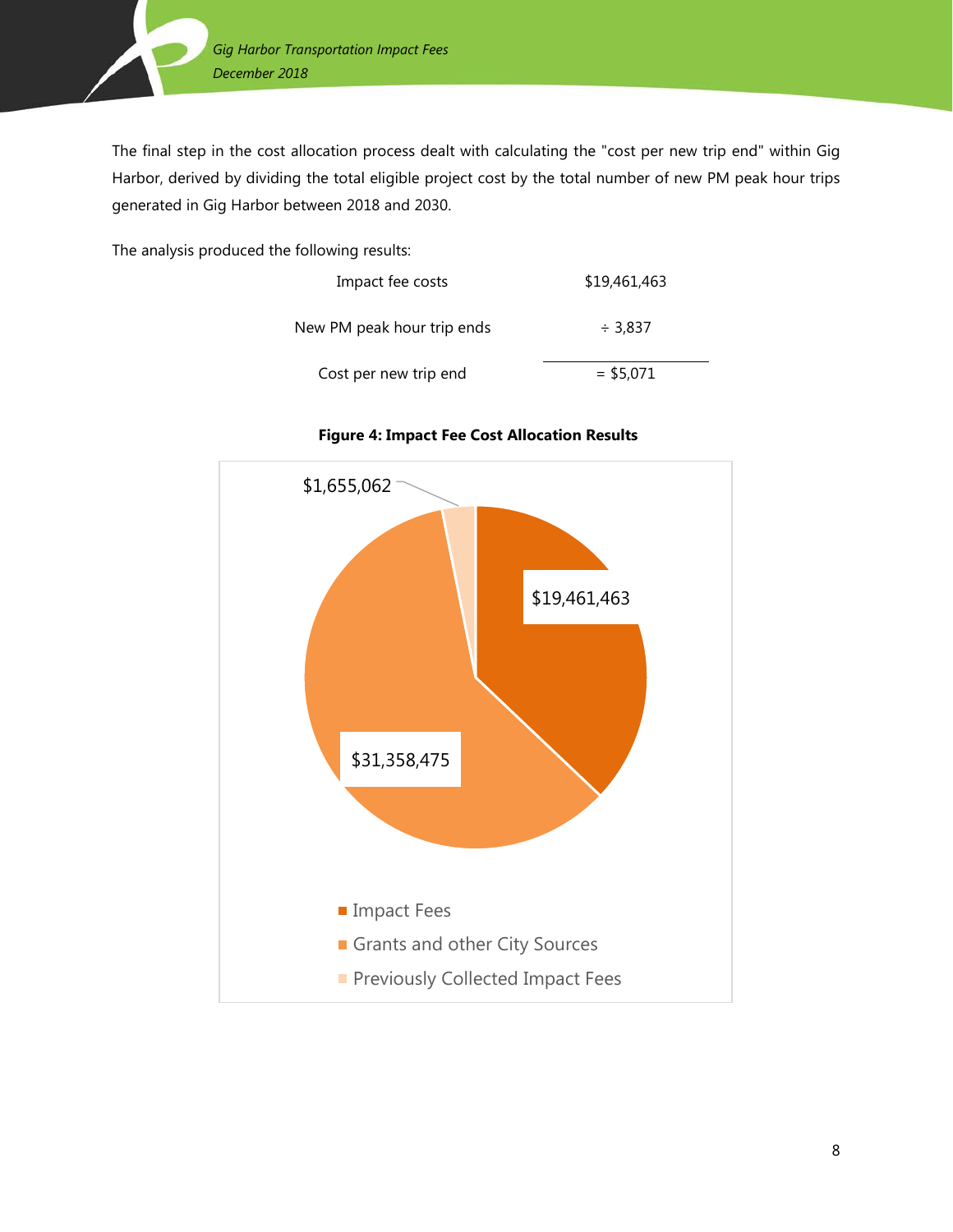

**[Figure 5](#page-10-0)** summarizes the cost allocation results. For discussion purposes, the dollar amounts shown in this figure and the following text descriptions are approximate values expressed in millions of dollars. The actual amounts used in the calculations are accurate to a single dollar.



<span id="page-10-0"></span>

The total cost of the projects on the list is \$52.5 million, as previously shown in Table 1. This was divided into growth costs and existing deficiencies; existing deficiencies account for \$1.1 million, approximately 2% of total project costs. The growth costs were further divided into 'City growth' and 'outside City growth'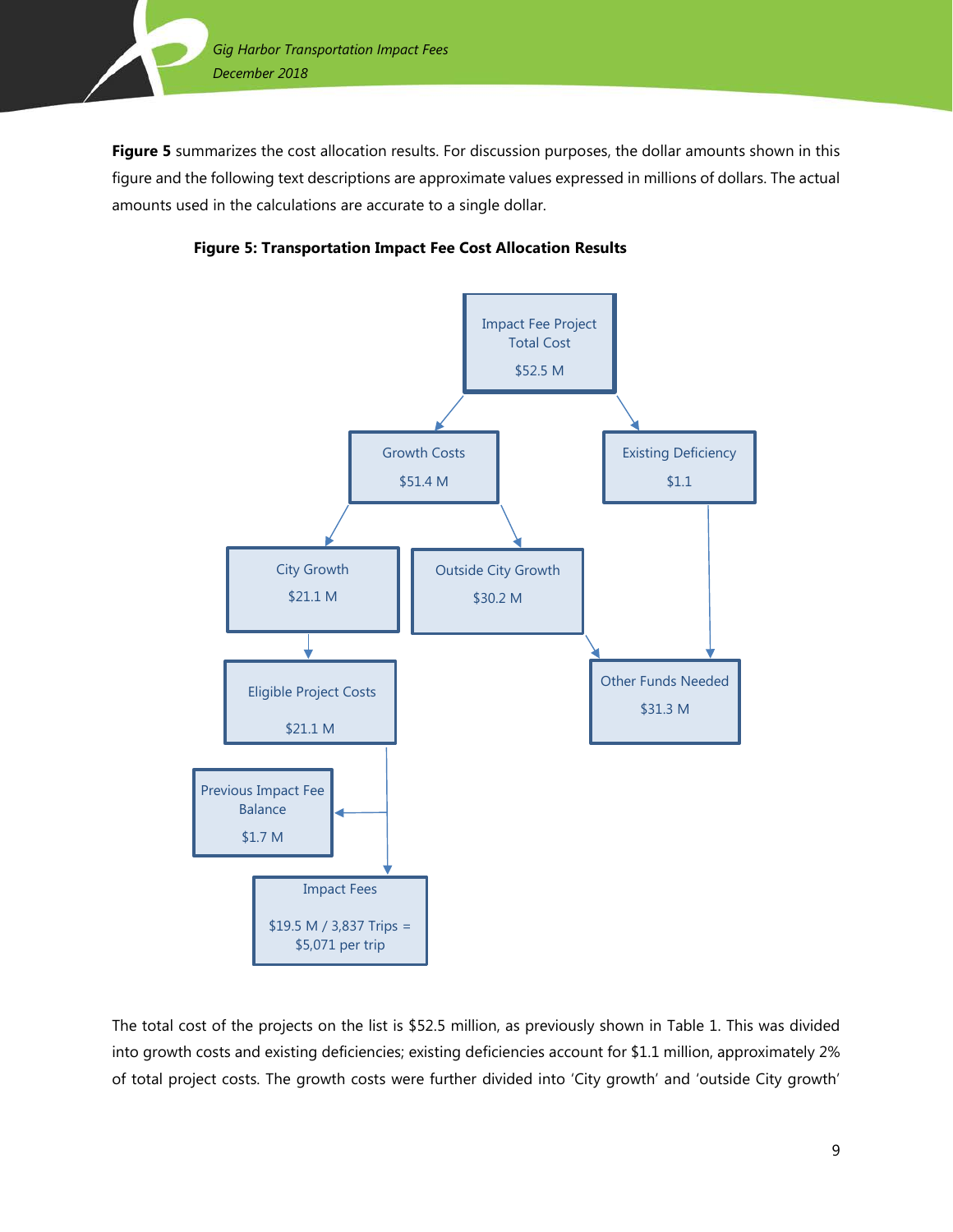components using the Gig Harbor travel demand model. The details of these calculations are shown in **Exhibits A and B**.

Using this data, the average percent of City growth responsibility equaled 37%. The City growth percentage, applied to the \$52.5 million project list, yielded an amount equal to \$19.5 million to be funded using impact fees (previously collected impact fees totaling \$1.7 million were also considered in the calculations). The remaining \$31.4 million would be expected to be obtained from City funds, grants or other outside sources.

## ANNUAL ADJUSTMENTS TO COST PER TRIP RATE

The above section demonstrates the justification for Gig Harbor in setting a cost per PM peak hour trip rate of \$5,071 per trip, as calculated in December 2018. Beginning January 1, 2020, and annually on January 1 thereafter, transportation impact fees shall be adjusted for inflation utilizing the Federal Highway Administration (FHWA) average of the prior rolling five year construction code index. The transportation impact fees shall not be adjusted for inflation should the construction code index remain unchanged. This rolling average allows Gig Harbor's transportation impact fee rate to more closely track fluctuations in construction costs over time.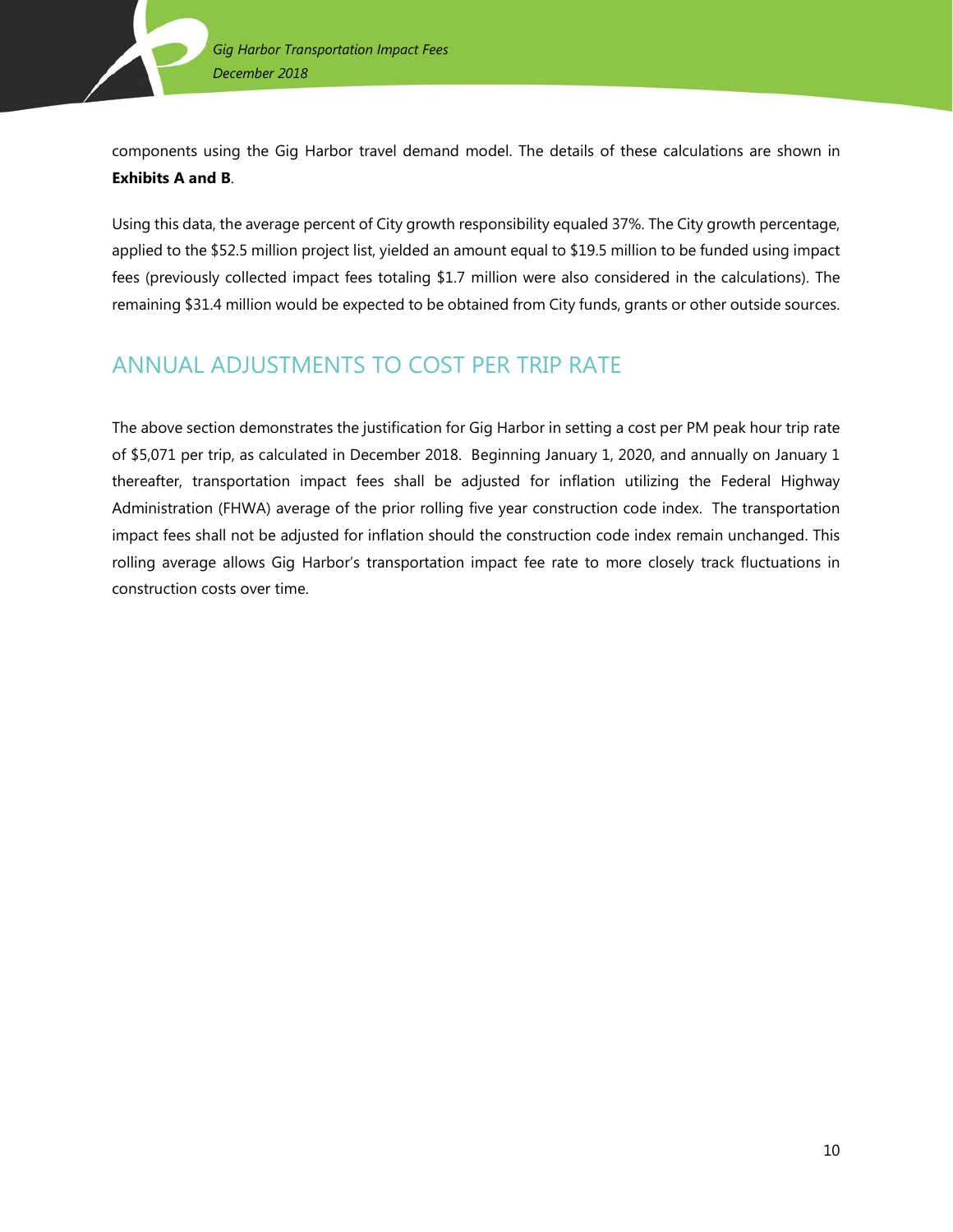## <span id="page-12-0"></span>**CHAPTER 4 – TRANSPORTATION IMPACT FEE SCHEDULE**

The City's transportation impact fee program will be based on a "cost per trip end" to reflect differences in trip-making characteristics for a variety of land use types within the City. It is assumed that trip generation rates for each land use type will be derived from the Institute of Transportation Engineers (ITE) *Trip Generation* (10<sup>th</sup> Edition). The rates are expressed as vehicle trips entering and leaving a property during the PM peak hour. Development will be required to submit the PM peak hour trip generation, as estimated by ITE *Trip Generation* (10th Edition). Fees will be assessed by multiplying this PM peak hour vehicle trip generation rate by the \$5,071 per PM peak hour trip recommended in this rate study.

### <span id="page-12-1"></span>PASS-BY TRIP ADJUSTMENT

l

The trip generation rates reported by ITE represent total traffic entering and leaving a property at the driveway points. For certain land uses (e.g., general retail), a substantial amount of this traffic is already passing by the property and merely turns into and out of the driveway. These pass-by trips do not significantly impact the surrounding street system and could therefore are subtracted out prior to calculating the impact fee. The resulting trips would be considered "new" to the street system and subject to the transportation impact fee calculation. The "new" trip percentages should be derived by ITE data<sup>[1](#page-12-2)</sup> or from available surveys conducted around the country. Pass-by trip reductions would be subject to approval by the City engineer or designee.

<span id="page-12-2"></span><sup>&</sup>lt;sup>1</sup> Trip Generation Sources: ITE *Trip Generation* (10<sup>th</sup> Edition); ITE *Trip Generation Handbook: An ITE Proposed Recommended Practice* (2017)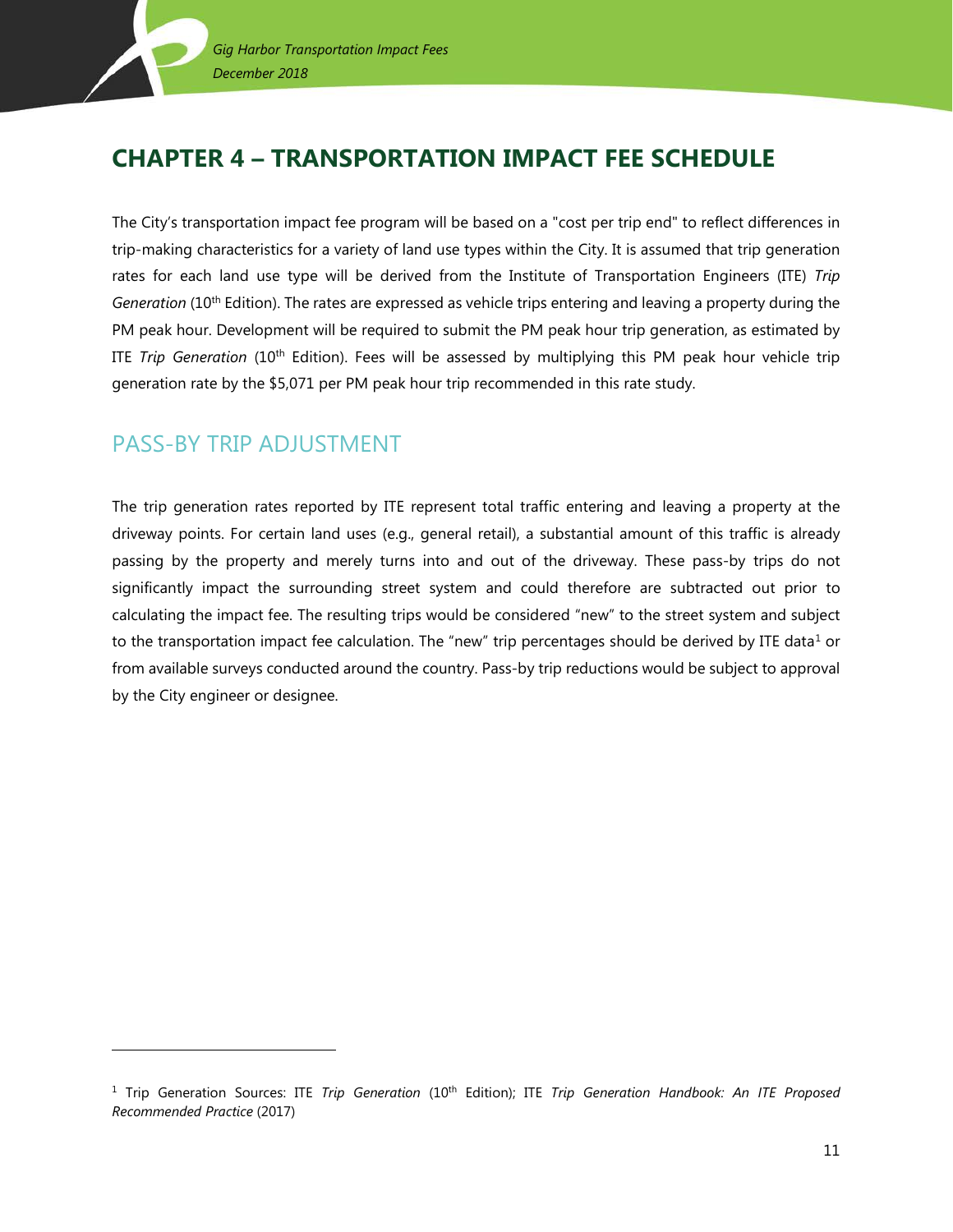

# **EXHIBIT A**

# <span id="page-13-0"></span>**DEFICIENCY CALCULATION**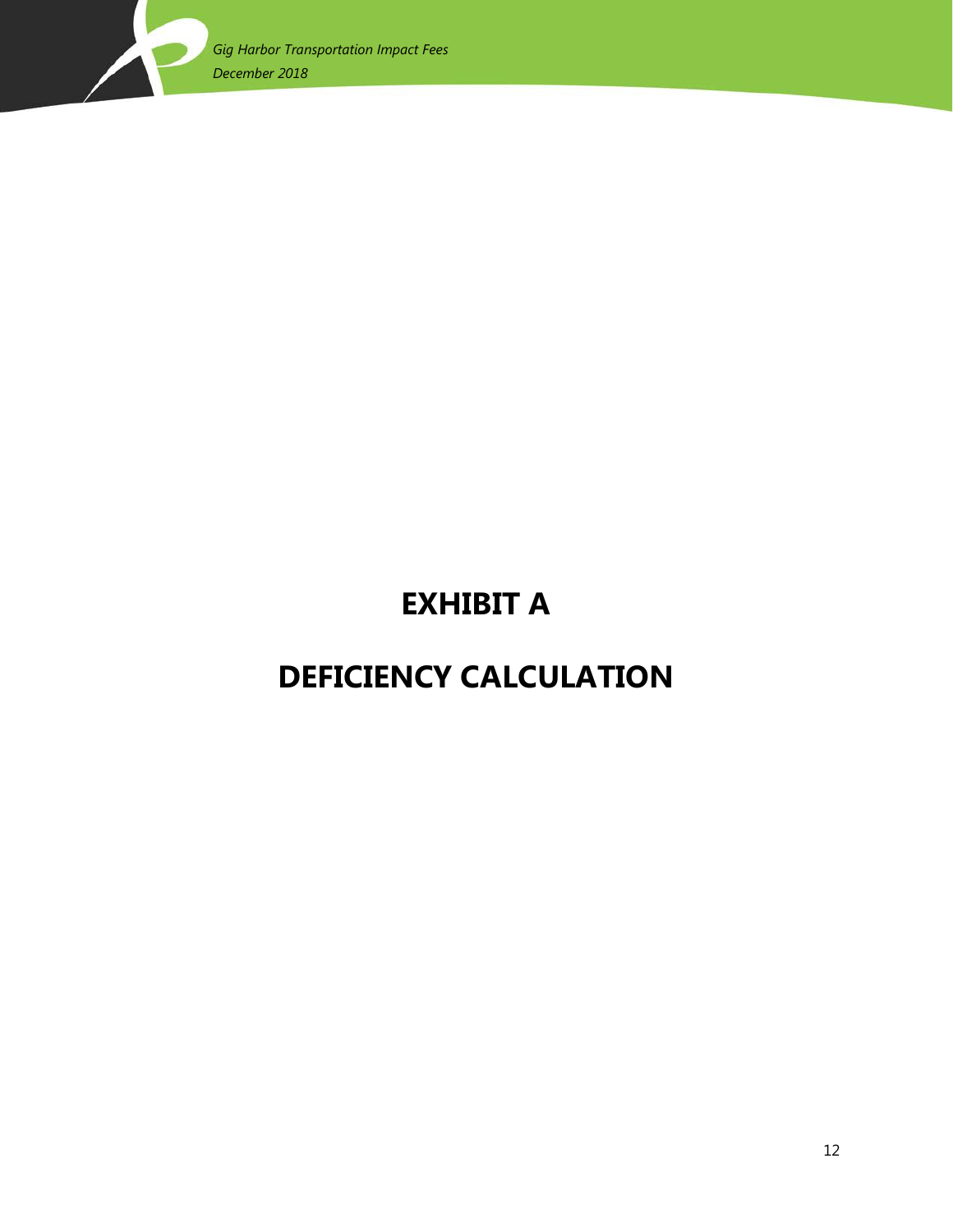

**Exhibit A** illustrates the intersection deficiency analysis, which considered intersections that are not currently meeting the City's LOS standard. For each of these intersections, the project team compared three data points:

- A. The seconds of delay allowed at the intersection, per the LOS standard
- B. The seconds of delay currently observed at the intersection
- C. The seconds of delay modeled at the intersection once the impact fee project is in place

The project team compared the change in delay required to meet the LOS standard (B minus A) to the total change in delay achieved by the project (C minus A) to identify the share of each project's cost that would go to remedying existing deficiencies. This cost was then subtracted from overall project costs to identify the portion of project costs that could accommodate future growth.

<span id="page-14-0"></span>

|                | <b>Intersection</b>                                          | <b>Delay</b><br>Standard <sup>1</sup> | <b>LOS</b><br><b>Standard</b> | <b>Existing</b><br><b>Delay</b> | <b>Existing</b><br><b>LOS</b> | <b>2030 LOS</b><br>w/<br>Improve-<br>ments             | 2030<br><b>Delay</b> | <b>Deficient</b><br>% |
|----------------|--------------------------------------------------------------|---------------------------------------|-------------------------------|---------------------------------|-------------------------------|--------------------------------------------------------|----------------------|-----------------------|
| $\overline{4}$ | Hunt Street NW &<br>Soundview Dr/64th St<br><b>NW</b>        | 55                                    | D                             | 196.2                           | F                             | $\mathsf{C}$                                           | 23.2                 | 82%                   |
| 6              | Wollochet Drive NW &<br>Wagner Way                           | 55                                    | D                             | 66.3                            | F                             | $\overline{A}$                                         | 4.1                  | 18%                   |
| 9              | Olympic Drive NW &<br>Spur to Hollycroft<br><b>Street NW</b> | 35                                    | D                             | 44.7                            | E                             | N/A<br><i>(intersecti</i><br><sub>on</sub><br>removed) | $\Omega$             | 25%                   |

#### **EXHIBIT A: TRANSPORTATION DEFICIENCY CALCULATION**

1. LOS D is 55 seconds for signalized intersections, 35 seconds for stop-controlled intersections. Source: City of Gig Harbor Comprehensive Plan, Fehr & Peers 2018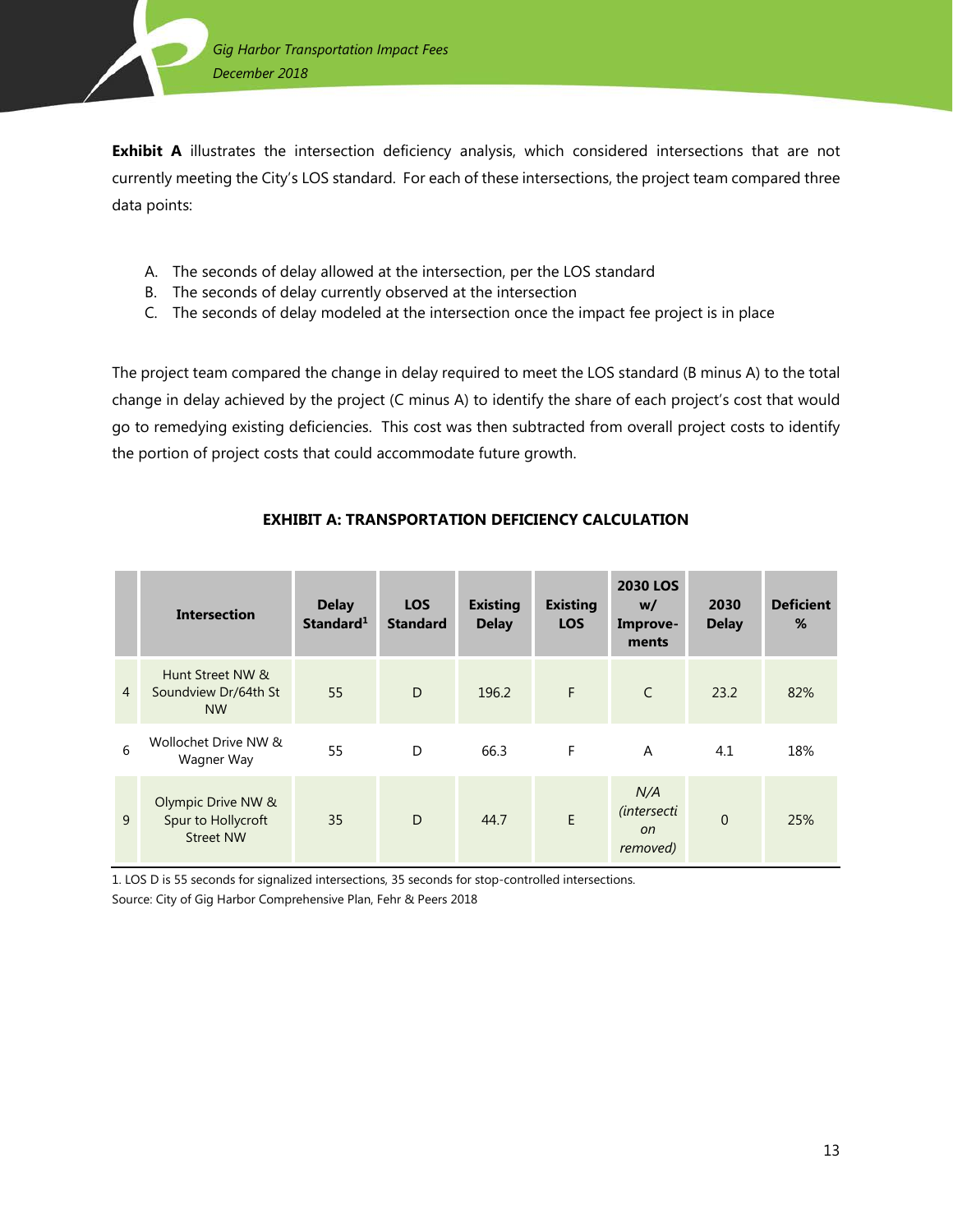

# **EXHIBIT B**

# <span id="page-15-0"></span>**COST ALLOCATION RESULTS**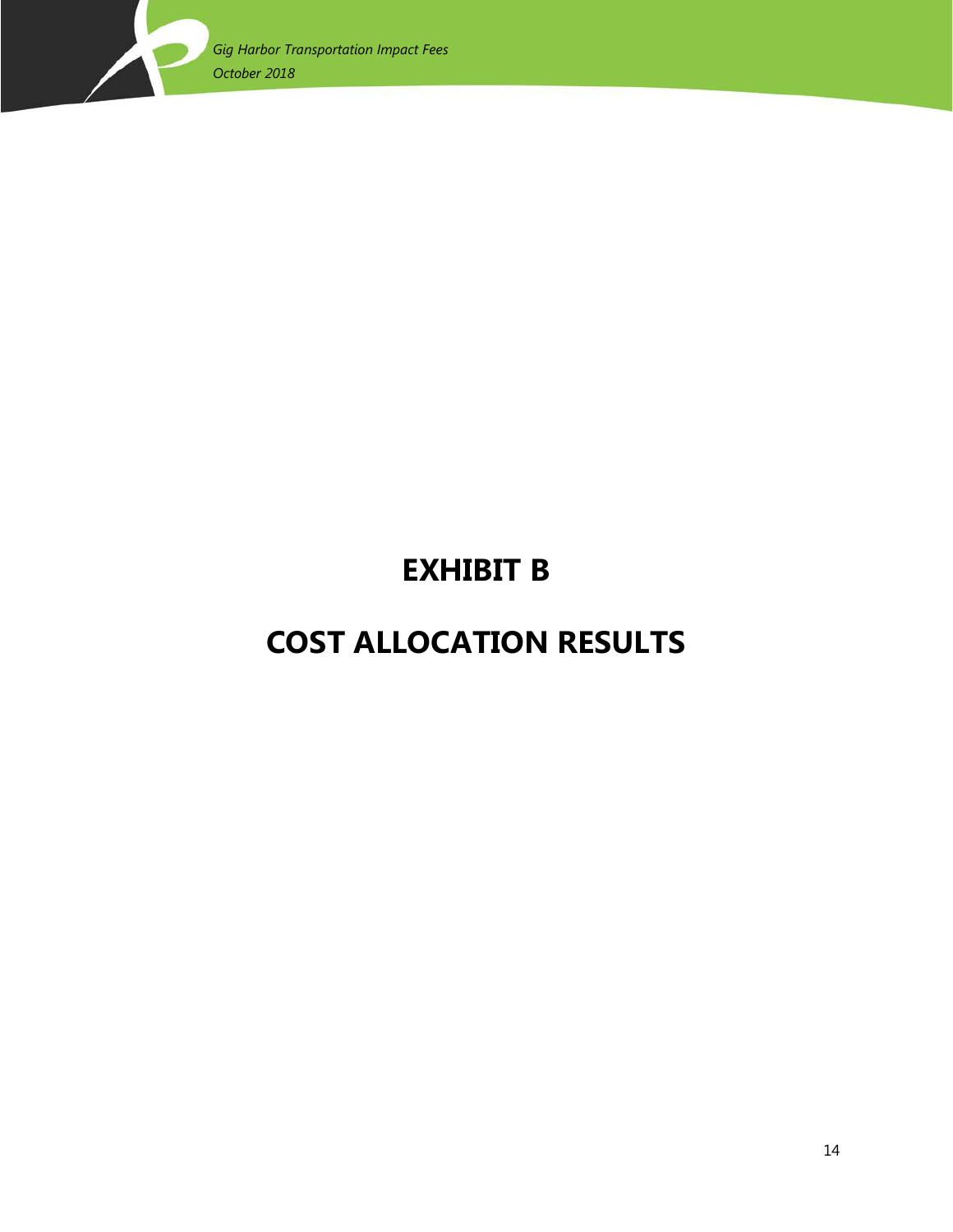**Exhibit B** illustrates how the impact fee project costs (shown in Table 1) were divided into growth-related costs attributable to the City. To determine this proportion, the share of each project's cost that would go to remedying existing deficiencies was subtracted from the project's cost, leaving the remainder as the share of costs needed to accommodate future growth (more detail on this step is provided in Exhibit A). Next, the Gig Harbor travel demand model was used to identify the portion of trip-making associated with growth within Gig Harbor. A technique called "flow bundle" analysis was used to isolate the vehicle trips using each of the impact fee projects. After the percentage of Gig Harbor trips and external trips were calculated, the cost of each project was multiplied by the percent of new traffic due to growth within the City. This, as well as the sum of the results, can be seen in Exhibit B.

<span id="page-16-0"></span>

| #              | <b>Project</b>                                                 | <b>Total Cost</b> | <b>Share of</b><br><b>Costs to</b><br><b>Accommodat</b><br>e<br>Growth | <b>Percent</b><br><b>New Gig</b><br><b>Harbor</b><br><b>Trips</b> | <b>Project Costs Allowable for</b><br><b>Impact Fees</b> |
|----------------|----------------------------------------------------------------|-------------------|------------------------------------------------------------------------|-------------------------------------------------------------------|----------------------------------------------------------|
| $\mathbf{1}$   | Stinson Avenue & Rosedale Street                               | \$600,000         | 100%                                                                   | 35.1%                                                             | \$210,600                                                |
| $\overline{2}$ | Borgen Boulevard & SR 16 WB<br>Ramp                            | \$700,000         | 100%                                                                   | 33.8%                                                             | \$236,936                                                |
| 3              | 50th Street Court NW                                           | \$3,400,000       | 100%                                                                   | 47.2%                                                             | \$1,604,800                                              |
| 4              | Hunt Street NW & Soundview Drive                               | \$1,000,000       | 18%                                                                    | 49.5%                                                             | \$91,094                                                 |
| 5              | Stinson Avenue & Harborview Drive                              | \$1,800,000       | 100%                                                                   | 35.1%                                                             | \$631,800                                                |
| 6              | Wollochet Drive NW & Wagner<br>Way                             | \$925,000         | 82%                                                                    | 34.6%                                                             | \$261,906                                                |
| $\overline{7}$ | Olympic Drive NW & SR 16 Ramp<br><b>Terminal Intersections</b> | \$1,400,000       | 100%                                                                   | 50.0%                                                             | \$700,000                                                |
| 8              | Vernhardson Street                                             | \$3,750,000       | 100%                                                                   | 33.8%                                                             | \$1,267,500                                              |
| 9              | Olympic Drive NW & Spur to<br><b>Hollycroft Street</b>         | \$550,000         | 75%                                                                    | 50.0%                                                             | \$206,989                                                |
| 10             | Rosedale Street NW & Skansie<br>Avenue                         | \$2,200,000       | 100%                                                                   | 50.0%                                                             | \$1,100,000                                              |
| 11             | Wollochet Drive NW & SR 16 EB<br>Ramp                          | \$400,000         | 100%                                                                   | 34.6%                                                             | \$138,400                                                |

#### **EXHIBIT B: LIST OF TRANSPORTATION CAPACITY PROJECTS**